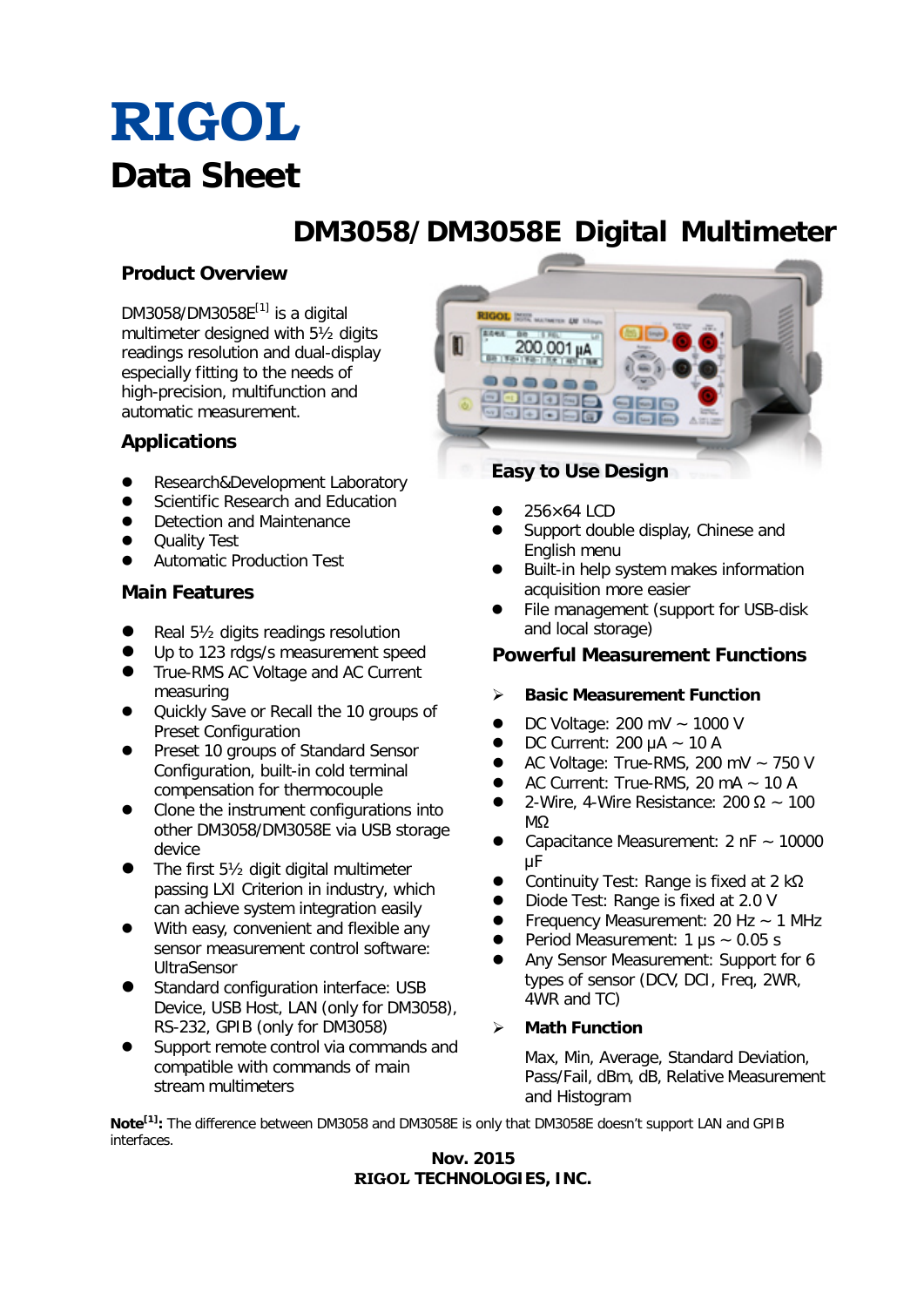

Dual-display function makes your measurements [achieve maximum results with](dict://key.0895DFE8DB67F9409DB285590D870EDD/achieve%20maximum%20results%20with%20little%20effort)  [little effort.](dict://key.0895DFE8DB67F9409DB285590D870EDD/achieve%20maximum%20results%20with%20little%20effort) It can display two performances of a signal simultaneously instead of two multimeters or measurements in the past.

### **Preset Mode Pass/Fail**



 Based on Preset Mode, the worker operation on product line could be greatly simplified. Besides, 10 groups of Preset Configuration are available to be stored and recalled.

### **Any Sensor Measurement LXI & Web Control**



New Edit Load History REL TCodeT

 conception being forward to meet user's Any sensor measurement is a new requirements. By this particular function, you can easily connect pressure sensor or flux sensor or temperature sensor.

 The multimeter supports 6 kinds of sensor (DCV, DCI, Freq, 2WR, 4WR and TC). Meanwhile, there are 10 groups of standard sensor configuration preset within the instrument.

Thermocouple Cold Terminal compensation is built in the multimeter.

### **Double Display The Configuration**

|    | MIRR_CFG <b>mmir</b> |  |
|----|----------------------|--|
| A۵ | SysSetting           |  |
|    | MeasData             |  |
|    |                      |  |

<u>[ Disk | Type | Read | Save | Erase | | ▲</u> All the configurations (system and sensor configuration) can be cloned into other DM3058/DM3058E on product line via USB storage device to improve work efficiency.



Pass/Fail test function can prompt for signals beyond the range based on specified higher and lower limit, and make test result more obvious.

DM3058 is the first 5½ digit digital multimeter passing LXI Criterion in industry that makes system integration easier.

Remote Control for DM3058 can be achieved by virtual panel from Web page in the same operation way with front panel of instrument.



## **Easy, Convenient and Flexible Control Software**



**UltraSensor Software Interface**

UltraSensor is used to control any sensor. The main functions include:

- Create a project for any sensor measurement which can be download to the multimeter;
- Connect with the multimeter to achieve any sensor measurement;
- Monitor the sensor data in real time and show them in the form of figure;
- Enable to save data in the format of CSV and TXT and reference curve in the format of BMP.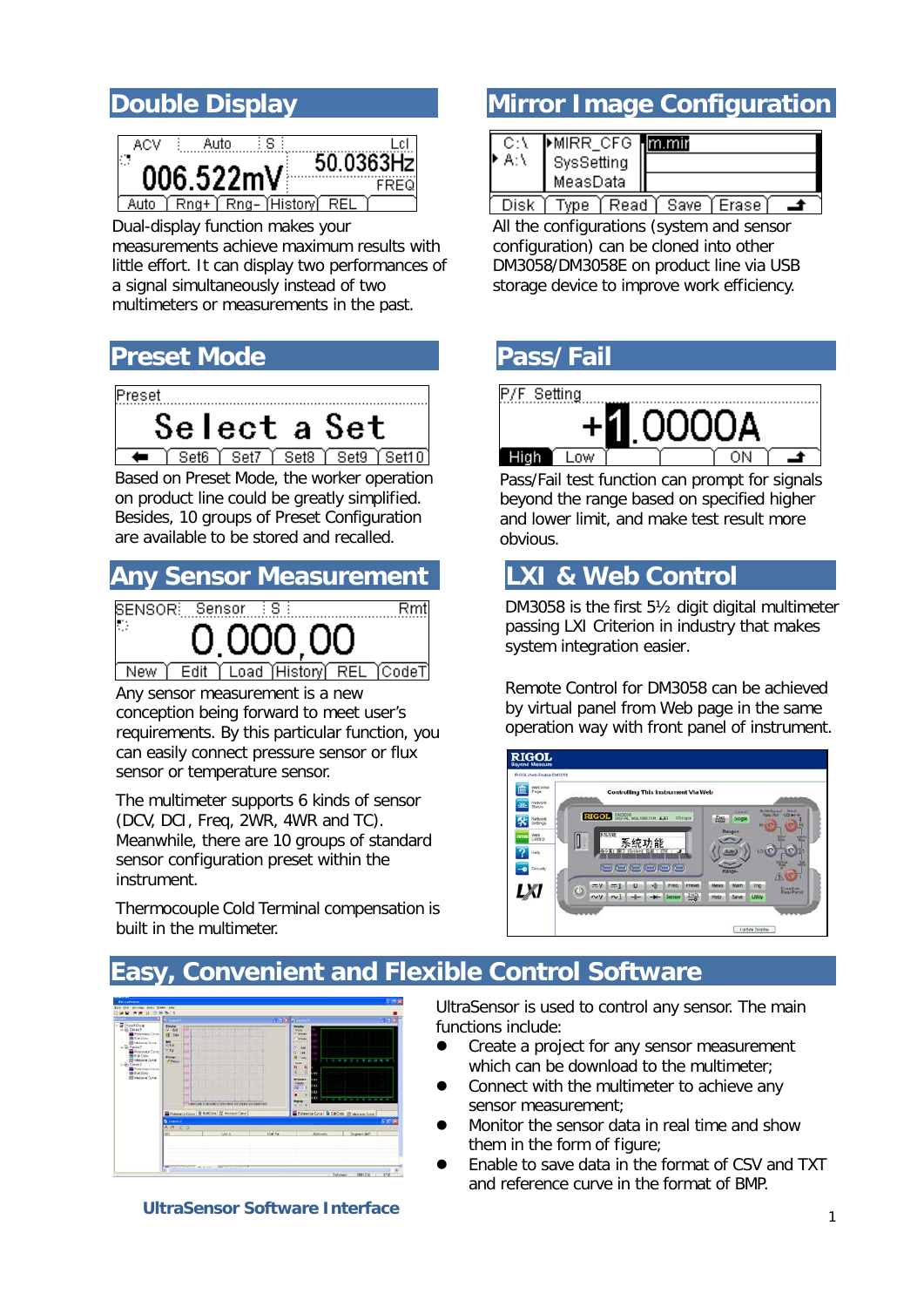### **DC Characteristics**

|                           |                      |                        |                    | <u>Accuracy <math>\pm</math> (% of reading + %</u> of range) <sup>[1]</sup> |
|---------------------------|----------------------|------------------------|--------------------|-----------------------------------------------------------------------------|
| <b>Function</b>           | Range <sup>[2]</sup> | <b>Test current or</b> | 1 Year             | Temperature                                                                 |
|                           |                      | Load voltage           | $23^\circ$ C ± 5°C | <b>Coefficient</b>                                                          |
|                           |                      |                        |                    | $0^{\circ}$ - 18 $^{\circ}$                                                 |
|                           |                      |                        |                    | 28℃ - 50℃                                                                   |
| DC Voltage                | 200.000 mV           |                        | $0.015 + 0.004$    | $0.0015 + 0.0005$                                                           |
|                           | 2.00000 V            |                        | $0.015 + 0.003$    | $0.0010 + 0.0005$                                                           |
|                           | 20.0000 V            |                        | $0.015 + 0.004$    | $0.0020 + 0.0005$                                                           |
|                           | 200.000 V            |                        | $0.015 + 0.003$    | $0.0015 + 0.0005$                                                           |
|                           | 1000.00 $V^{[4]}$    |                        | $0.015 + 0.003$    | $0.0015 + 0.0005$                                                           |
| DC Current                | 200.000 µA           | $< 8$ mV               | $0.055 + 0.005$    | $0.003 + 0.001$                                                             |
|                           | 2.00000 mA           | $< 80$ mV              | $0.055 + 0.005$    | $0.002 + 0.001$                                                             |
|                           | 20.0000 mA           | < 0.05 V               | $0.095 + 0.020$    | $0.008 + 0.001$                                                             |
|                           | 200.000 mA           | < 0.5 V                | $0.070 + 0.008$    | $0.005 + 0.001$                                                             |
|                           | 2.00000 A            | < 0.1 V                | $0.170 + 0.020$    | $0.013 + 0.001$                                                             |
|                           | $10.0000 A^{[5]}$    | < 0.3 V                | $0.250 + 0.010$    | $0.008 + 0.001$                                                             |
| Resistance <sup>[3]</sup> | $200.000 \Omega$     | 1 mA                   | $0.030 + 0.005$    | $0.0030 + 0.0006$                                                           |
|                           | 2.00000 kΩ           | $1 \text{ mA}$         | $0.020 + 0.003$    | $0.0030 + 0.0005$                                                           |
|                           | 20.0000 kΩ           | $100 \mu A$            | $0.020 + 0.003$    | $0.0030 + 0.0005$                                                           |
|                           | 200.000 kΩ           | $10 \mu A$             | $0.020 + 0.003$    | $0.0030 + 0.0005$                                                           |
|                           | 2.00000 MΩ           | $1 \mu A$              | $0.040 + 0.004$    | $0.0040 + 0.0005$                                                           |
|                           | 10.0000 MΩ           | 200 nA                 | $0.250 + 0.003$    | $0.0100 + 0.0005$                                                           |
|                           | 100.000 MΩ           | 200 nA    10 MΩ        | $1.75 + 0.004$     | $0.2000 + 0.0005$                                                           |
| Diode Test                | $2.0000V^{[6]}$      | 1 mA                   | $0.05 + 0.01$      | $0.0050 + 0.0005$                                                           |
| Continuity                | $2000 \Omega$        | $1 \text{ mA}$         | $0.05 + 0.01$      | $0.0050 + 0.0005$                                                           |
| Test                      |                      |                        |                    |                                                                             |

#### **Remarks**:

[1] Specifications are for 0.5 hour warm-up, "Slow" measurement rate and calibration temperature 18℃ ~ 28℃.

[2] 20% over range on all ranges except for DCV 1000 V, ACV 750 V, DCI 10 A and ACI 10 A.

[3] Specifications are for 4-wire measure or 2-wire measure under "REF" operation.  $±$  0.2 Ω of extra errors will be generated if perform 2-wire measure without "REF" operation.

[4] Plus 0.02 mV of error per 1 V after the first  $\pm 500$  VDC.

[5] 30 seconds OFF after 30 seconds ON is recommend for the continuous current that higher than DC 7 A or AC RMS 7 A.

[6] Accuracy specifications are only for voltage measuring at input terminal. The typical value of current under measure is 1 mA. Voltage drop at the diode junction may vary with current supply.

| <b>DC Voltage</b>                                                                                       |                                                                                                                                                 |  |
|---------------------------------------------------------------------------------------------------------|-------------------------------------------------------------------------------------------------------------------------------------------------|--|
| Input Resistance                                                                                        | 200 mV and 2 V $=$ 10 MQ or $>$ 10 GQ selectable<br>(Input signals that exceed $\pm$ 2.5 V in these ranges will pass the 100 kQ (typical) clamp |  |
|                                                                                                         | resistance.)                                                                                                                                    |  |
|                                                                                                         | 20 V, 200 V and 1000 V 10 M $\Omega$ $\pm$ 2%                                                                                                   |  |
| Input Bias Current                                                                                      | <90 pA, 25℃                                                                                                                                     |  |
| Input Protection                                                                                        | 1000 V on all ranges                                                                                                                            |  |
| CMRR (common mode                                                                                       | 120 dB (For the 1 k $\Omega$ unbalanced resistance in LO lead, maximum $\pm$ 500 VDC)                                                           |  |
| rejection ratio)                                                                                        |                                                                                                                                                 |  |
| NMRR<br>(normal<br>mode                                                                                 | 60 dB at "slow" measurement rate                                                                                                                |  |
| 20 dB are added if open the "AC filter" (Settling time will add 0.35 s while source<br>rejection ratio) |                                                                                                                                                 |  |
|                                                                                                         | impedance nears zero)                                                                                                                           |  |
| <b>Resistance</b>                                                                                       |                                                                                                                                                 |  |
| <b>Testing Method</b>                                                                                   | 4-wire resistance or 2-wire resistance optional                                                                                                 |  |
|                                                                                                         | For current source refer to LO input                                                                                                            |  |
| Open-circuit Voltage                                                                                    | $P/F$ in $< 8 V$                                                                                                                                |  |
| Maximum Lead                                                                                            | 10% of ranges, on the range of 200 Ω, 1 kΩ, for each lead                                                                                       |  |
| Resistance                                                                                              | 1 k $\Omega$ , on all other ranges, for each lead                                                                                               |  |
| (4-wire resistance)                                                                                     |                                                                                                                                                 |  |
| Input Protection                                                                                        | 1000 V, on all ranges                                                                                                                           |  |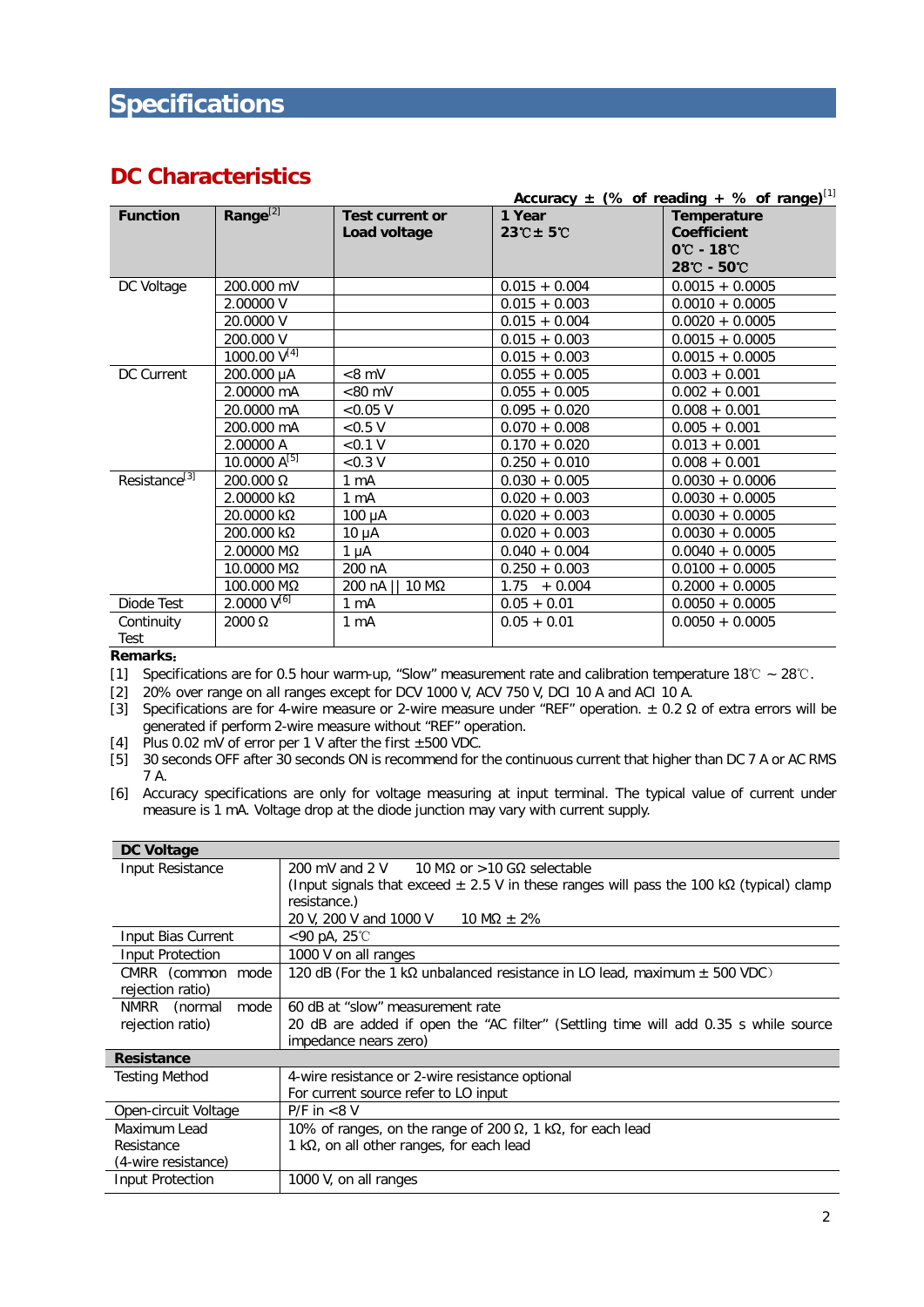| <b>DC Current</b>            |                                                                       |  |
|------------------------------|-----------------------------------------------------------------------|--|
| <b>Shunt Resistor</b>        | 200 µA sampling voltage $<$ 8 mV                                      |  |
|                              | 2 mA sampling voltage < 80 mV                                         |  |
|                              | 1 $\Omega$ for 20 mA, 200 mA                                          |  |
|                              | $0.008$ $\Omega$ for 2 A, 10 A                                        |  |
| Input Protection             | Rear panel: accessible 10 A, 250 V fast-melt fuse                     |  |
|                              | Internal: 12 A, 250 V slow-melt fuse                                  |  |
| Continuity / Diode Test      |                                                                       |  |
| Measurement Method           | 1 mA $\pm$ 5% constant-current source, $\lt$ 8 V open-circuit voltage |  |
| Response Time                | 123 samples/sec, with beeper                                          |  |
| <b>Continuity Threshold</b>  | Adjustable between 1 $\Omega$ and 2000 $\Omega$                       |  |
| Input Protection             | 1000 V                                                                |  |
| <b>Setup time Attentions</b> |                                                                       |  |

The setup time about voltage measurement is influenced by source resistance and media characteristics of cable as well as input signal.

### **AC Characteristics**

|                           |                      |                        |                                                      | <u>Accuracy <math>\pm</math> (% of reading + % of range)</u> [1] |
|---------------------------|----------------------|------------------------|------------------------------------------------------|------------------------------------------------------------------|
| <b>Function</b>           | Range <sup>[2]</sup> | <b>Frequency Range</b> | 1 Year<br>$23^{\circ}\text{C} \pm 5^{\circ}\text{C}$ | Temperature<br><b>Coefficient</b>                                |
|                           |                      |                        |                                                      | $0^{\circ}$ - 18 $^{\circ}$                                      |
|                           |                      |                        |                                                      | 28℃ - 50℃                                                        |
| True RMS                  | 200.000 mV           | 20 Hz - 45 Hz          | $1.5 + 0.10$                                         | $0.01 + 0.005$                                                   |
| AC Voltage <sup>[3]</sup> |                      | 45 Hz - 20 kHz         | $0.2 + 0.05$                                         | $0.01 + 0.005$                                                   |
|                           |                      | 20 kHz - 50 kHz        | $1.0 + 0.05$                                         | $0.01 + 0.005$                                                   |
|                           |                      | 50 kHz - 100 kHz       | $3.0 + 0.05$                                         | $0.05 + 0.010$                                                   |
|                           | 2.00000 V            | 20 Hz - 45 Hz          | $1.5 + 0.10$                                         | $0.01 + 0.005$                                                   |
|                           |                      | 45 Hz - 20 kHz         | $0.2 + 0.05$                                         | $0.01 + 0.005$                                                   |
|                           |                      | 20 kHz - 50 kHz        | $1.0 + 0.05$                                         | $0.01 + 0.005$                                                   |
|                           |                      | 50 kHz - 100 kHz       | $3.0 + 0.05$                                         | $0.05 + 0.010$                                                   |
|                           | 20.0000 V            | 20 Hz - 45 Hz          | $1.5 + 0.10$                                         | $0.01 + 0.005$                                                   |
|                           |                      | 45 Hz - 20 kHz         | $0.2 + 0.05$                                         | $0.01 + 0.005$                                                   |
|                           |                      | 20 kHz - 50 kHz        | $1.0 + 0.05$                                         | $0.01 + 0.005$                                                   |
|                           |                      | 50 kHz - 100 kHz       | $3.0 + 0.05$                                         | $0.05 + 0.010$                                                   |
|                           | 200.000 V            | 20 Hz - 45 Hz          | $1.5 + 0.10$                                         | $0.01 + 0.005$                                                   |
|                           |                      | 45 Hz - 20 kHz         | $0.2 + 0.05$                                         | $0.01 + 0.005$                                                   |
|                           |                      | 20 kHz - 50 kHz        | $1.0 + 0.05$                                         | $0.01 + 0.005$                                                   |
|                           |                      | 50 kHz - 100 kHz       | $3.0 + 0.05$                                         | $0.05 + 0.010$                                                   |
|                           | 750.000 V            | 20 Hz - 45 Hz          | $1.5 + 0.10$                                         | $0.01 + 0.005$                                                   |
|                           |                      | 45 Hz - 20 kHz         | $0.2 + 0.05$                                         | $0.01 + 0.005$                                                   |
|                           |                      | 20 kHz - 50 kHz        | $1.0 + 0.05$                                         | $0.01 + 0.005$                                                   |
|                           |                      | 50 kHz - 100 kHz       | $3.0 + 0.05$                                         | $0.05 + 0.010$                                                   |
| True RMS                  | 20.0000 mA           | 20Hz - 45 Hz           | $1.5 + 0.10$                                         | $0.015 + 0.015$                                                  |
| AC Current <sup>[5]</sup> |                      | 45 Hz - 2 kHz          | $0.50 + 0.10$                                        | $0.015 + 0.006$                                                  |
|                           |                      | 2 kHz - 10 kHz         | $2.50 + 0.20$                                        | $0.015 + 0.006$                                                  |
|                           | 200.000 mA           | 20 Hz - 45 Hz          | $1.50 + 0.10$                                        | $0.015 + 0.005$                                                  |
|                           |                      | $45$ Hz $-$ 2 kHz      | $0.30 + 0.10$                                        | $0.015 + 0.005$                                                  |
|                           |                      | 2 kHz - 10 kHz         | $2.50 + 0.20$                                        | $0.015 + 0.005$                                                  |
|                           | 2.00000 A            | 20 Hz - 45 Hz          | $1.50 + 0.20$                                        | $0.015 + 0.005$                                                  |
|                           |                      | 45 Hz - 2 kHz          | $0.50 + 0.20$                                        | $0.015 + 0.005$                                                  |
|                           |                      | 2 kHz - 10 kHz         | $2.50 + 0.20$                                        | $0.015 + 0.005$                                                  |
|                           | 10.0000 $A^{[5]}$    | 20 Hz - 45 Hz          | $1.50 + 0.15$                                        | $0.015 + 0.005$                                                  |
|                           |                      | 45 Hz - 2 kHz          | $0.50 + 0.15$                                        | $0.015 + 0.005$                                                  |
|                           |                      | $2$ kHz $-5$ kHz       | $2.50 + 0.20$                                        | $0.015 + 0.005$                                                  |

| Additional wave crest factor error (not Sine) <sup>[6]</sup> |                 |  |  |
|--------------------------------------------------------------|-----------------|--|--|
| Wave crest coefficient                                       | Error (% range) |  |  |
| . . 7                                                        | 0.05            |  |  |
| っ - 3                                                        |                 |  |  |

**Remarks:**

[1] Specifications are for 0.5 hour warm-up, "Slow" measure and calibration temperature 18℃ - 28℃.

[2] 20% over range on all ranges except for DCV 1000 V, ACV 750 V, DCI 10 A and ACI 10 A.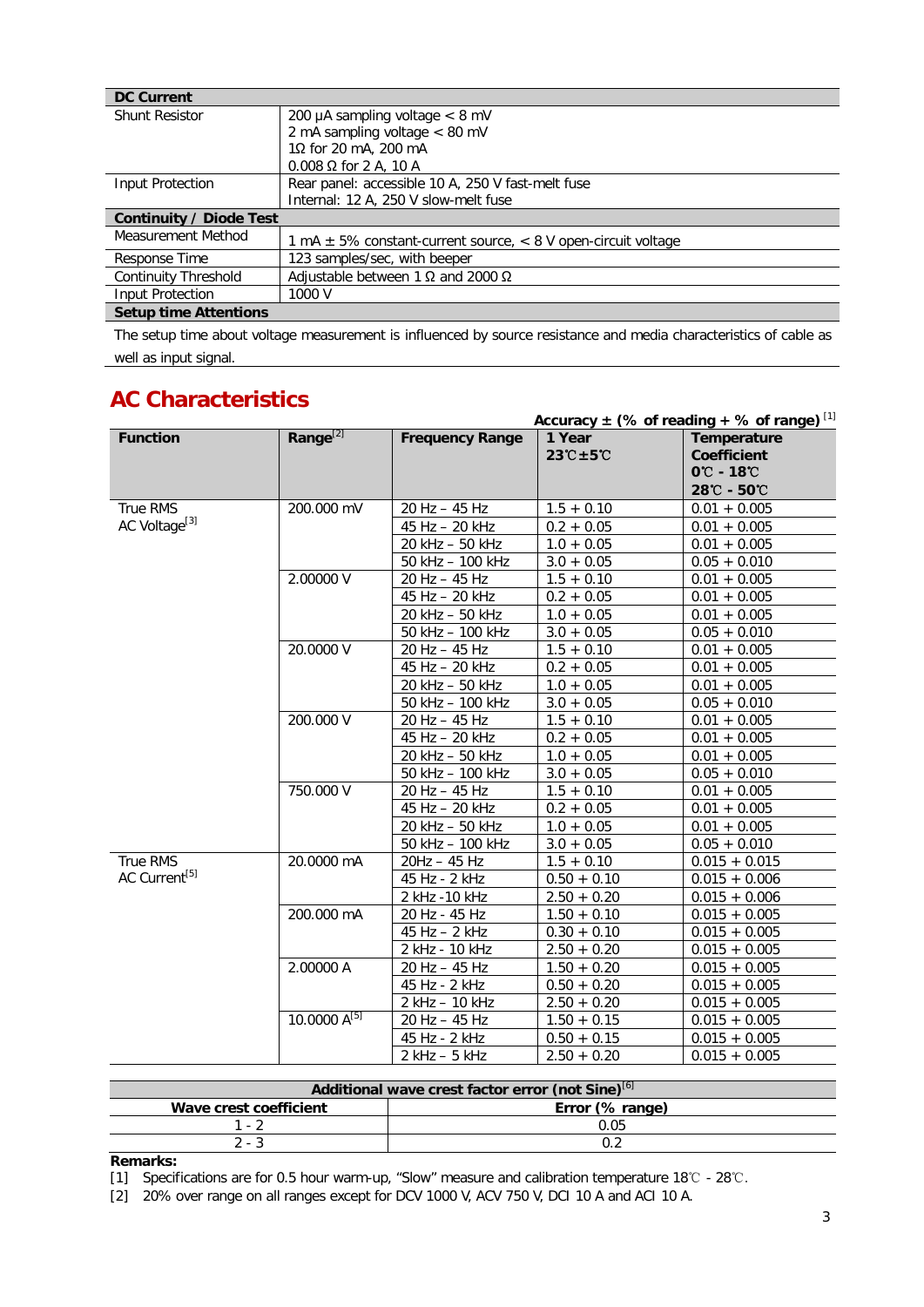- [3] Specifications are for amplitude of sine wave input >5% of range. 750 V range limited to 8x10<sup>7</sup> Volt-Hz. For inputs from 1% to 5% of range and <50 kHz, add 0.1% of range extra error. For 50 kHz to 100 kHz, add 0.13%.
- [4] Specifications are for sine wave input >5% of range. 0.1% errors will be added when the range of input sine wave is 1% ~ 5%.
- [5] 30 seconds OFF after 30 seconds ON is recommend for the continuous current that higher than DC 7 A or AC RMS 7 A.
- [6] For frequency<100 Hz.

| <b>True RMS AC Voltage</b>            |                                                                                                      |  |  |
|---------------------------------------|------------------------------------------------------------------------------------------------------|--|--|
| Measurement Method                    | AC coupled true RMS measure - up to 1000 V DC bias are permitted on every range                      |  |  |
| Wave Crest Factor                     | $\leq$ 3 at full scale                                                                               |  |  |
| Input Impedance                       | 1 M $\Omega$ $\pm$ 2% in parallel with < 100 pF on all ranges                                        |  |  |
| <b>AC Filter Bandwidth</b>            | 20 Hz $\sim$ 100 kHz                                                                                 |  |  |
| CMRR (common mode<br>rejection ratio) | 60 dB (For the 1 k $\Omega$ imbalance resistance among Lo lead and <60 Hz, maximum $\pm 500$<br>VDC) |  |  |
| <b>True RMS AC Current</b>            |                                                                                                      |  |  |
| Measurement Method                    | DC coupled to the fuse and shunt; AC coupled the True RMS measurement (measures the                  |  |  |
|                                       | AC components only)                                                                                  |  |  |
| Wave Crest Factor                     | $\leq$ 3 at full scale                                                                               |  |  |
| Maximum Input                         | The DC + AC current peak value < 300% of range. The RMS current including DC current                 |  |  |
|                                       | is $<$ 10 A                                                                                          |  |  |
| <b>Shunt Resistor</b>                 | $1 \Omega$ for 20 mA, 200 mA                                                                         |  |  |
|                                       | $0.008 \Omega$ for 2 A, 10 A                                                                         |  |  |
| Input Protection                      | Rear panel: accessible 10 A, 250 V fast-melt fuse                                                    |  |  |
|                                       | Internal: 12 A, 250 V slow-melt fuse                                                                 |  |  |

#### **Setup Time Attentions**

Make sure that the RC return at input terminal has been in a stable state completely (higher than 1 s) before accurate measurement;

Input >300 Vrms (or >5 Arms) will cause the self heating of the signal conditioning component to generate error, this error is included in the characteristics of the instrument. Internal temperature variation results from the self heating will cause additional an error on ac range that is lower than 0.03% of readings, and it will disappear after a few minutes.

### **Frequency and Period Characteristics**

|                  |                        |                        | Accuracy $\pm$ (% of reading + % of range) [1] |                                                                                                  |
|------------------|------------------------|------------------------|------------------------------------------------|--------------------------------------------------------------------------------------------------|
| <b>Function</b>  | Range                  | <b>Frequency Range</b> | 1 Year<br>$23^\circ$ C $\pm$ 5 $^\circ$ C      | Temperature<br><b>Coefficient</b><br>$0^\circ$ - 18 $^\circ$<br>$28^{\circ}$ C - 50 $^{\circ}$ C |
| Frequency/Period | 200 mV - 750 $V^{[2]}$ | 20 Hz - 2 kHz          | $0.01 + 0.003$                                 | $0.002 + 0.001$                                                                                  |
|                  |                        | 2 kHz - 20 kHz         | $0.01 + 0.003$                                 | $0.002 + 0.001$                                                                                  |
|                  |                        | 20 kHz - 200 kHz       | $0.01 + 0.003$                                 | $0.002 + 0.001$                                                                                  |
|                  |                        | 200 kHz - 1 MHz        | $0.01 + 0.006$                                 | $0.002 + 0.002$                                                                                  |
|                  |                        |                        |                                                |                                                                                                  |
|                  | 20 mA - 10 $A^{[3]}$   | 20 Hz - 2 kHz          | $0.01 + 0.003$                                 | $0.002 + 0.001$                                                                                  |
|                  |                        | 2 kHz - 10 kHz         | $0.01 + 0.003$                                 | $0.002 + 0.001$                                                                                  |

#### **Remarks:**

[1] Specifications are for 0.5 hour warm-up.

[2] Except for special marks, the AC input voltage is 15% to 120% of range when <100 kHz and 40% to 120% of range when >100 kHz. 750 V range is limited to 750 VRMS. 200 mV ranges is for full scale or higher. For inputs from 30 mV to 200 mV, multiply total % of reading error by 10.

[3] For AC input current from 15% to 120% of range except where noted. 20 mA range specifications are for full scale. For inputs from 5 mA to 20 mA, multiply total % of reading error by 10. 10 A range is for AC input current from 25% to 100% of range.

#### **Frequency and Period**

Measurement Method: Reciprocal-counting technique, AC-coupled input, AC voltage or AC current measurement function

#### **Measure Attentions**

Generally, errors are leaded into all frequency counters when measuring low voltage or low frequency signal. Shielding input can extremely help to reduce measuring errors caused by exterior noise.

#### **Setup Time Attentions**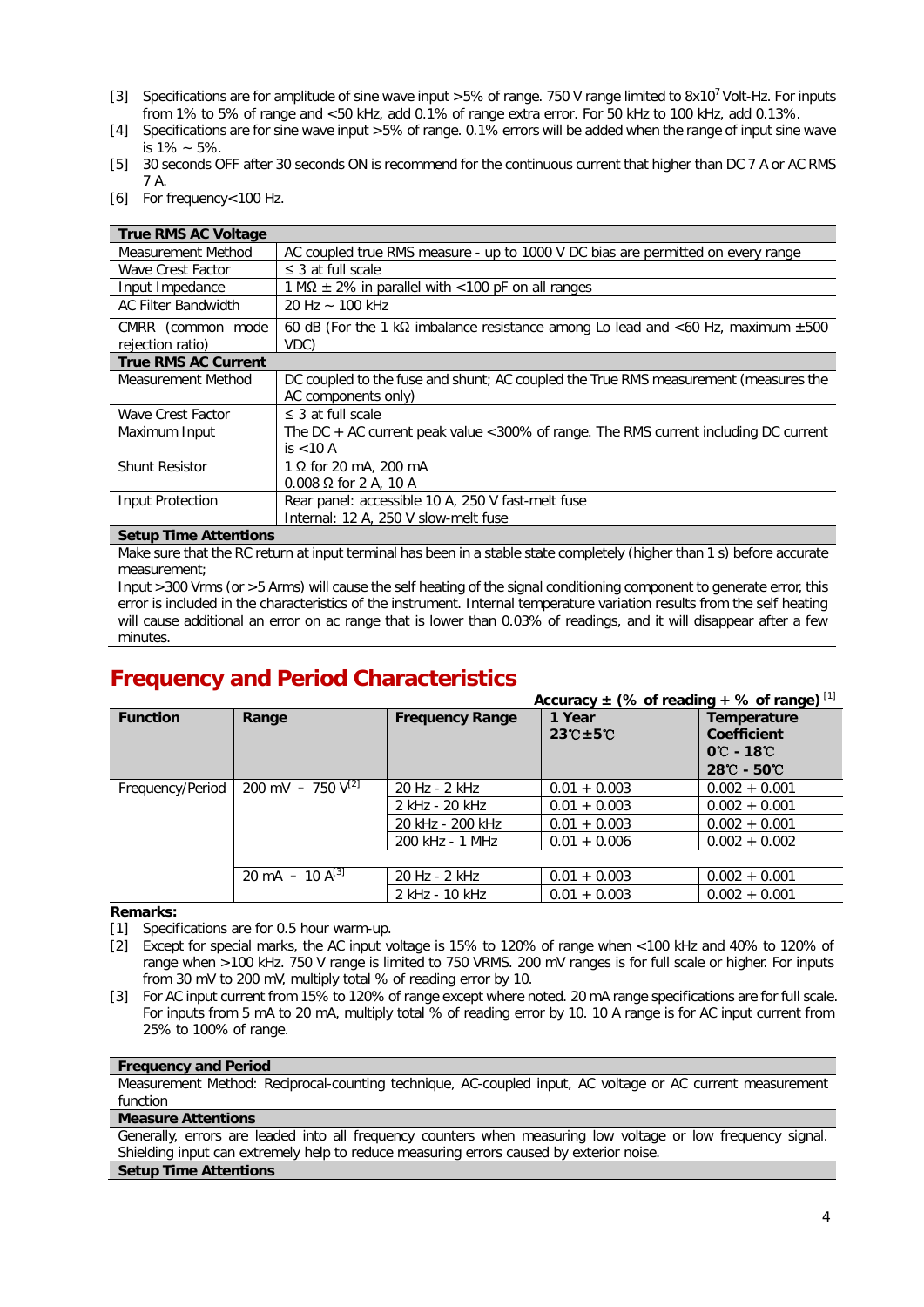If the variational DC components appeared in signals under measure, errors may be caused while measuring period or frequency. Please ensure that the RC loop at input terminal must be stable during exact measuring (higher than 1 sec).

### **Capacitance Characteristics**

|                 |                | Accuracy $\pm$ (% of reading + % of range) [1] |                                           |                                                                                                                  |
|-----------------|----------------|------------------------------------------------|-------------------------------------------|------------------------------------------------------------------------------------------------------------------|
| <b>Function</b> | Range $^{[2]}$ | <b>Maximum Testing</b><br><b>Current</b>       | 1 Year<br>$23^\circ$ C $\pm$ 5 $^\circ$ C | <b>Temperature Coefficient</b><br>$0^{\circ}$ C - 18 $^{\circ}$ C<br>$28^{\circ}\text{C}$ - $50^{\circ}\text{C}$ |
| Capacitance     | 2.000 nF       | 200 nA                                         | $3 + 1.0$                                 | $0.08 + 0.002$                                                                                                   |
|                 | 20.00 nF       | 200 nA                                         | $1 + 0.5$                                 | $0.02 + 0.001$                                                                                                   |
|                 | 200.0 nF       | $2 \mu A$                                      | $1 + 0.5$                                 | $0.02 + 0.001$                                                                                                   |
|                 | 2.000 uF       | $10 \mu$ A                                     | $1 + 0.5$                                 | $0.02 + 0.001$                                                                                                   |
|                 | 200 uF         | 100 uA                                         | $1 + 0.5$                                 | $0.02 + 0.001$                                                                                                   |
|                 | 10000 µF       | $1 \text{ mA}$                                 | $2 + 0.5$                                 | $0.02 + 0.001$                                                                                                   |

#### **Remarks:**

[1] Specifications are for 0.5 hour warm-up and "REF" operation. Using of non-film capacitor may generate additional errors.

[2] Specifications are for from 1% to 120% on 2 nF range and ranges from 10% to 120% on other ranges.

| <b>Capacitance Measuring</b>                                                                                         |                                                                                |  |  |
|----------------------------------------------------------------------------------------------------------------------|--------------------------------------------------------------------------------|--|--|
| Measurement Method                                                                                                   | Measure the rate of change of voltage generated during the current flowing the |  |  |
|                                                                                                                      | capacitance                                                                    |  |  |
| Connection Type                                                                                                      | 2-wire                                                                         |  |  |
| Input Protection                                                                                                     | 1000 V on all ranges                                                           |  |  |
| <b>Measure Attentions:</b>                                                                                           |                                                                                |  |  |
| Small capacitance is easily influenced by external noise and thus causes errors while measuring, shielding input can |                                                                                |  |  |

extremely help to reduce this kind of errors.

### **Other Measuring Characteristics**

| <b>Triggering and Memory</b> |                                                                                              |                                                  |  |
|------------------------------|----------------------------------------------------------------------------------------------|--------------------------------------------------|--|
| Samples/Trigger              | ~1000                                                                                        |                                                  |  |
| <b>Trigger Delay</b>         | $8 \text{ ms} \sim 2000 \text{ ms}$ optional                                                 |                                                  |  |
|                              | TTL compatible (High level when left input<br>Input Level<br>terminal is hanging in the air) |                                                  |  |
| External Trigger Input       | <b>Trigger Condition</b>                                                                     | Rising edge/falling edge selectable              |  |
|                              | Input Impendence                                                                             | $>$ 20 kΩ, in parallel with 400 pF, DC-coupled   |  |
|                              | Min Pulse                                                                                    | $500 \mu s$                                      |  |
|                              | Electric Level                                                                               | TTL compatible (input >=1 kohm loads)            |  |
| <b>VMC Output</b>            | <b>Output Polarity</b>                                                                       | straight polarity and negative polarity optional |  |
|                              | Input Impedance                                                                              | 200 ohm, typical                                 |  |

#### **Arbitrary Sensor**

Support for multiply types of sensor such as Thermocouple, DC Voltage, DC Current, Resistance (2-wire or 4-wire) and Frequency output; With thermocouple compensation at cold junction.

Output Polarity: straight polarity and negative polarity optional

Preset ITS-90 transform of B, E, J, K, N, R, S and T thermocouple and transform of platinum Pt100, Pt385 resistance temperature sensor

| <b>Math Functions</b>  |                                                                                                                                                                                                                                               |  |  |
|------------------------|-----------------------------------------------------------------------------------------------------------------------------------------------------------------------------------------------------------------------------------------------|--|--|
|                        | Pass/Fail, REL (RELative), Min/Max/Average, dBm, dB, Hold, Historgram, Standard deviation                                                                                                                                                     |  |  |
| <b>History Records</b> |                                                                                                                                                                                                                                               |  |  |
| <b>Volatile Memory</b> | 2000 readings of history records                                                                                                                                                                                                              |  |  |
| Nonvolatile Memory     | 10 gourps of history records (2000 readings/group); 10 groups of sensor records: (1000<br>readings/group); 10 groups of setting records of instrument; 10 groups of setting records<br>of arbitrary sensor; support USB-disk external storage |  |  |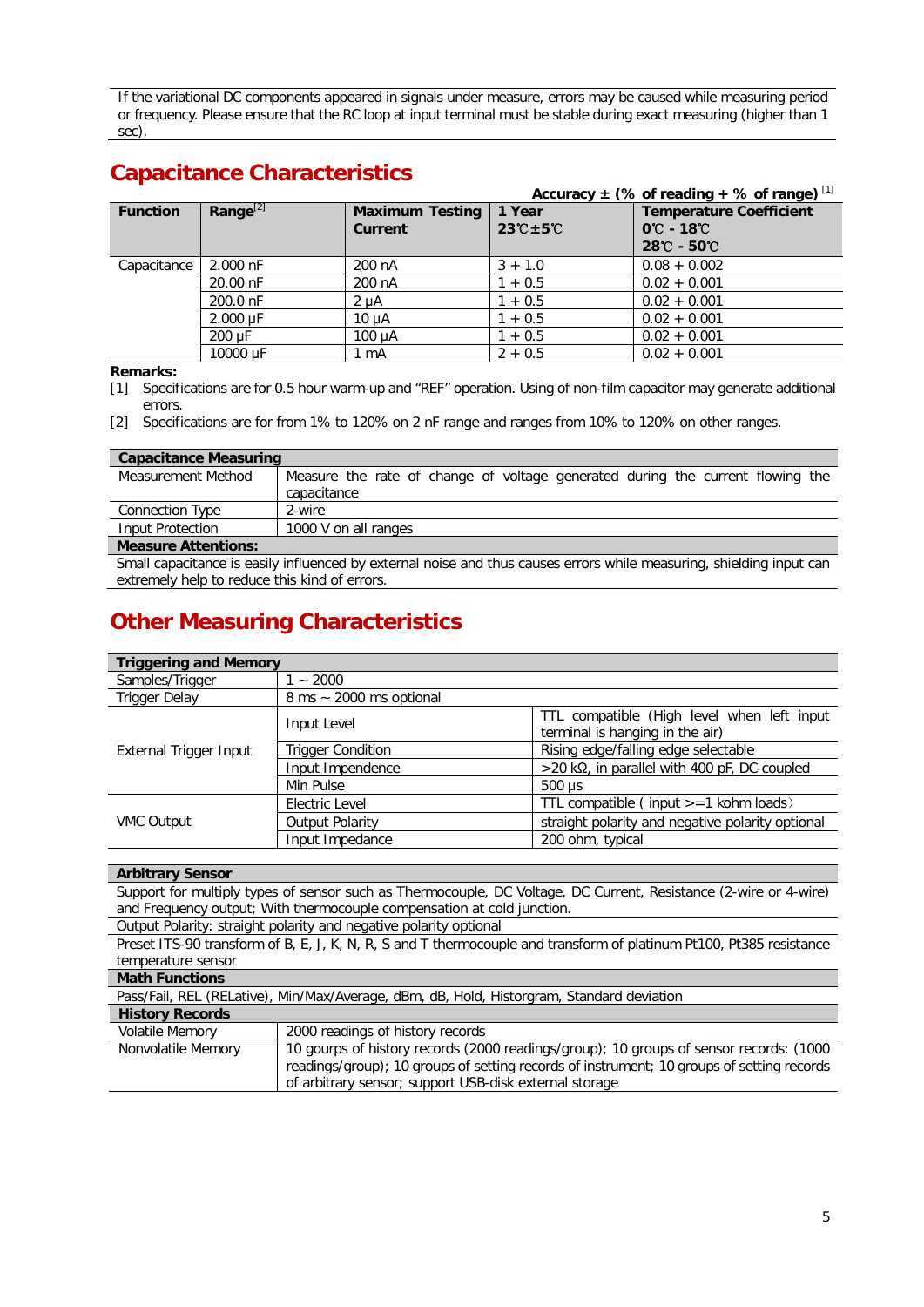## **General Specifications**

| <b>Power Supply</b>          |                                                                                                                              |
|------------------------------|------------------------------------------------------------------------------------------------------------------------------|
| AC 100 V $\sim$ 120 V        | 45 Hz $\sim$ 440 Hz                                                                                                          |
| AC 200 V $\sim$ 240 V        | 45 Hz $\sim$ 66 Hz                                                                                                           |
| Consumption                  | 20 VA peak value                                                                                                             |
| <b>Mechanism</b>             |                                                                                                                              |
| Dimension                    | 107.0 mm×231.6 mm×290.5 mm                                                                                                   |
| Weight                       | $2.5$ kg                                                                                                                     |
| <b>Other Characteristics</b> |                                                                                                                              |
| Display Screen               | LCD display with 256×64 lattices, support for Double display, Menu display, Operating<br>help and English/Chinese bilingual. |
| <b>Operating Environment</b> | Full accuracy from $0^{\circ}$ to $50^{\circ}$ ; 80% R.H. and $40^{\circ}$ C, non condensing                                 |
|                              | Storage Temperature: -20 $\degree$ C ~ 70 $\degree$ C                                                                        |
|                              | Shock and Vibration: conforming to MIL-T-28800E, III, 5 level (only for sine)                                                |
|                              | height above sea level: up to 3000 meters                                                                                    |
| Safety                       | Conforming to IEC61010-1: 2001. Measure CAT I 1000 V/CAT II 600 V<br>Class of pollution: 2                                   |
| Remote Interface             | GPIB (only for DM3058), 10/100Mbit LAN (only for DM3058), USB2.0 Full Speed Device &<br>(USB-disk available), RS-232C        |
| Programmer Language          | RIGOL 3058 SCPI, FLUKE45, Agilent34401A                                                                                      |
| <b>LXI Compatibility</b>     | LXI Class C, Version1.1 (only for DM3058)                                                                                    |
| Warm Up Time                 | 30 minutes                                                                                                                   |